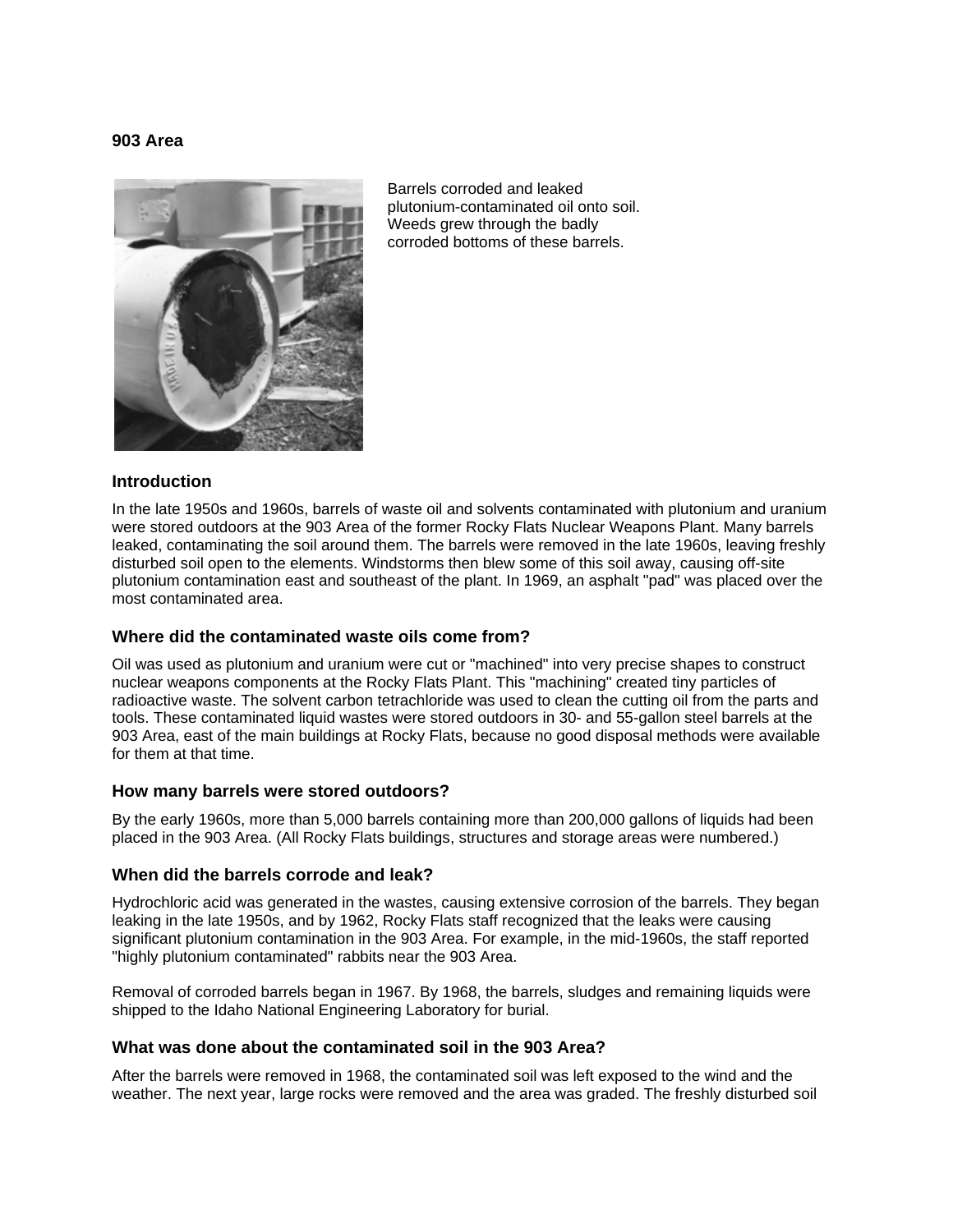was easily blown off-site during high winds in 1968 and 1969. By November 1969, an asphalt cover was placed over the 903 Area to reduce further windblown contamination. Gravel was later placed over the contaminated area on-site, east of the asphalt cover.

# **What was the extent of soil contamination in the 903 Area?**

Scientists estimated that each barrel contained about 0.2 to 2 grams (approximately 0.007 to 0.07 ounces) of plutonium and that between 20 and 200 grams (or 1.4 and 15 Ci) of plutonium had leaked onto the soil. An estimated 261,000 square feet of soil in the 903 Area were contaminated during the leakage, based on analysis of photographs, interviews and records from the period. The highest plutonium concentrations were in the top inch of soil.

## **How did winds move the plutonium particles in the environment?**

High winds caused suspension of particles in the air. After these particles settled onto the ground some distance away, they were sometimes picked up ("re-suspended") and carried farther away by later windstorms. When present, vegetation, rain and snow reduced the amounts of blowing dust.

The researchers located wind speed and direction information from the National Center for Atmospheric Research (NCAR) and the National Oceanic and Atmospheric Administration (both in Boulder, Colorado), the Jefferson County Airport and the Rocky Flats Plant on-site meteorological station. The wind data were incomplete, but adequate to make estimates of releases.



Inhalation of plutonium from Rocky Flats releases was the primary way people nearby could have been exposed.

### **Were air samples taken and contaminants measured near the 903 Area?**

Rocky Flats staff monitored air samplers at the plant site, including the S-8 sampler just east of the 903 Area, in the main high-wind direction. Alpha radiation was measured in the air samples. Alpha radiation can come from many sources including the 903 Area plutonium or uranium, nuclear weapons test fallout or naturally occurring uranium, radium and thorium in soil. Scientists were able to estimate the fraction of S-8 sampler data linked to 903 Area plutonium releases.

# **How did high winds affect the plutonium-contaminated soil?**

The researchers calculated routine plutonium releases and major releases during 24 high wind events during the 1960s. They found that five powerful windstorms in late 1968 and early 1969 suspended a large portion of the plutonium as dust and caused most of the off-site contamination near Rocky Flats. These windstorms occurred on December 5, 1968, and on January 6-7 and 30, March 19 and April 7, 1969. Winds reached 125 miles per hour on January 7, 1969 and 120 miles per hour January 30 at Boulder weather stations. The dates of the high wind events correspond to the highest amounts of plutonium measured in the S-8 air samples. Researchers also found that even at relatively low wind speeds, some plutonium releases occurred.